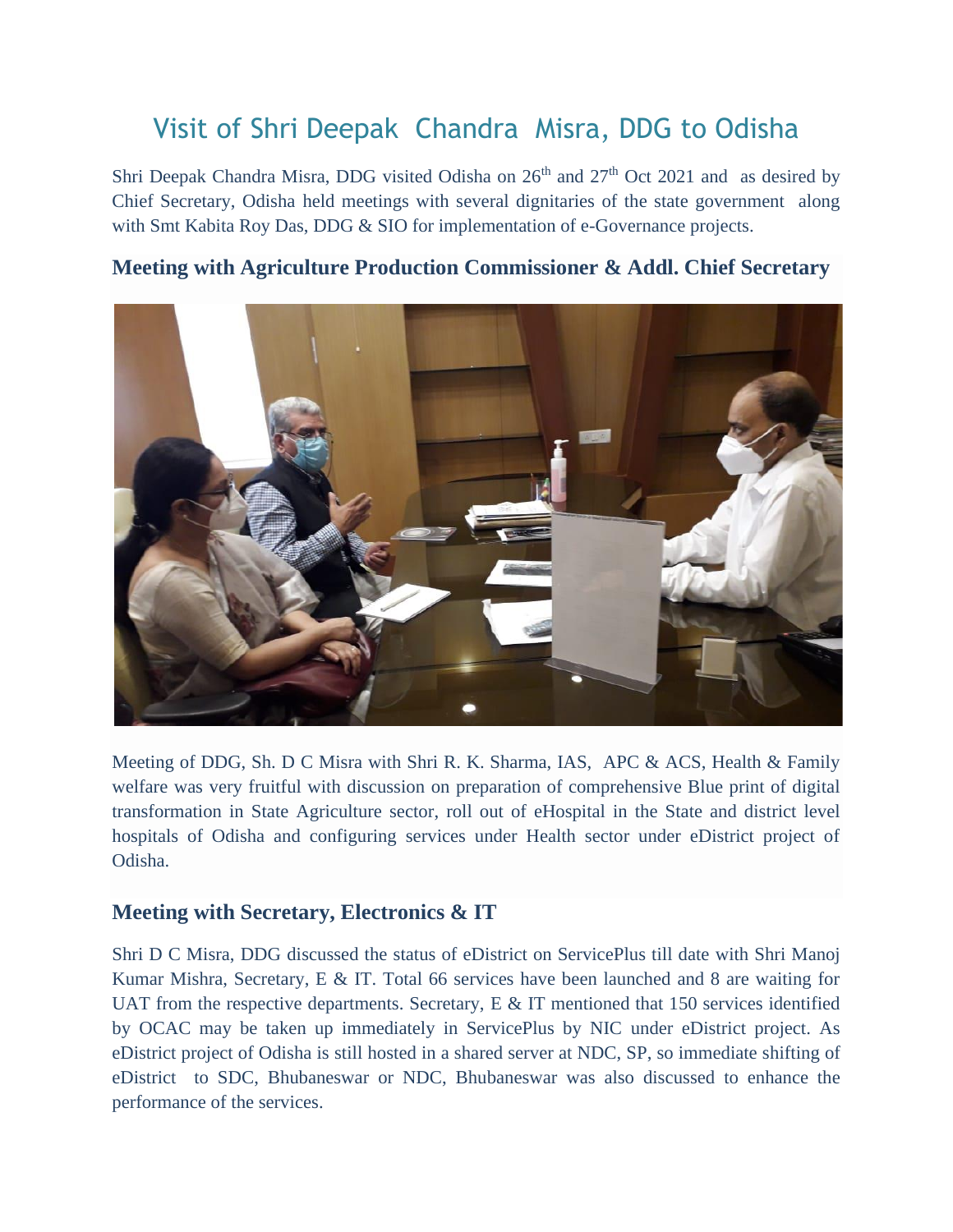

**Meeting with Principal Secretary, Revenue & Disaster Management** 

Discussion was held with Sh. Bishnupada Sethi, IAS on the status and issues related to Land Records Management System (LRMS), Land Acquisition, Hi-Tech Survey etc. Implementation of SVAMITVA project on coverage of Revenue land and NGDRS project for Property Registration were also discussed. Principal Secretary appreciated it and instructed to prepare action plan for rolling out NGDRS in Odisha. Shri Sasadhar Nayak, IAS, Addl. Secretary, Shri A K Nayak, Addl. Secretary and Dr.Usharani Sahoo, Addl. Secretary from the department were also present in the meeting.

### **Meeting with Principal Secretary, Panchayati Raj & Drinking Water**

On 27th Oct 2021 Shri D C Misra, DDG met Shri Ashok K Meena, IAS, Principal Secretary, PR & DW. Sh. Meena suggested NIC to prepare a database of Panchayat Election mainly on constituency details, nominations for Panchayat election and the elected representatives. He also requested for customisation of the eGramSwaraj mobile app developed by MoRD for gram panchayats with information on different schemes along with schemes specific to Odisha.

### **Meeting with Inspector General of Registrations**

On 27th October 2021 Shri D C Misra held meeting with Shri J.P.Das, IAS, IGR, Odisha along with other officials at NIC, State Centre to discuss in detail the action plan for implementation of NGDRS.